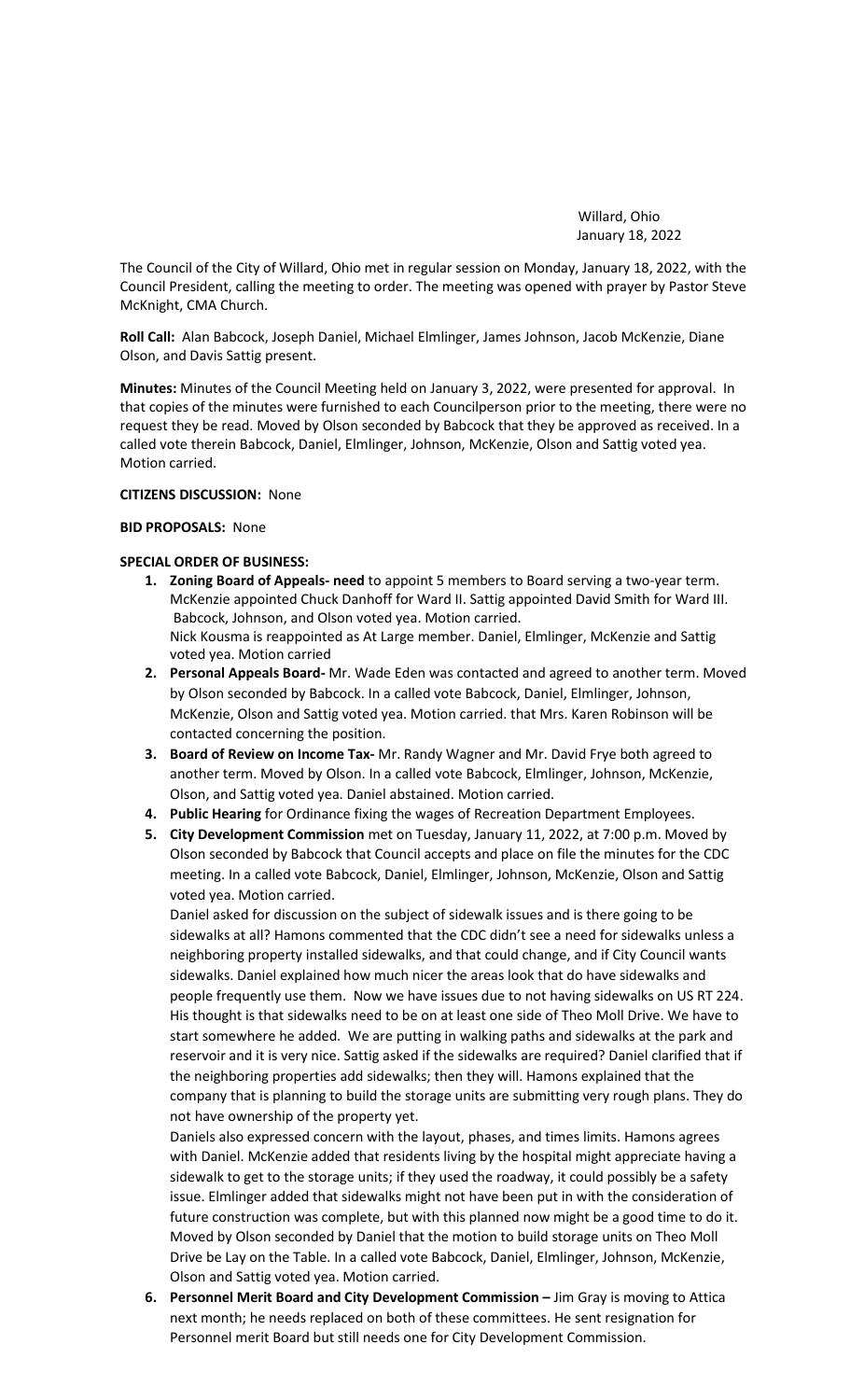James Sellers has agreed to take the position on the Personnel Merit Board. Moved by Olson seconded by Babcock that James Sellers is to replace Jim Gray on the Personnel Merit Board. In a called vote Babcock, Daniel, Elmlinger, Johnson, McKenzie, Olson and Sattig voted yea. Motion carried.

## **COMMUNICATIONS & PETITIONS:**

## **TABLED ITEMS:** None

**REPORTS FROM COMMITTEES:** 

- *1. Charter/Legislative – McKenzie, Johnson*
- *2. Finance – Johnson, Olson, Sattig*
- *3. Public Works – Babcock, Daniel*
- *4. Safety – Babcock, Daniel, Olson*
- *5. Utilities – McKenzie, Daniel, Olson*

**REPORTS FROM OFFICERS:** Finance Report for **December** 2021 was reviewed. Moved by Olson seconded by Babcock, that Council accepts the Finance Directors Report for December 2021. In a called vote Babcock, Daniel, Elmlinger, Johnson, McKenzie, Olson and Sattig voted yea. Motion carried.

Elmlinger asked for clarification of some Funds, Transfers and Expenses. Huff and Hamons answered accordingly.

#### **CITY MANAGER'S REPORT:**

Mr. Bryson Hamons started his City Managers report by announcing plans for tours in the City Plants when the weather gets warmer to show the various updates and repairs.

Bryson introduced Mike Gardner who was recently hired as the Building Safety Inspector. Mike replaces Don Eckstein. Mike has been in the building business for the past 50 years. His job is to inspect buildings for safety, electrical, plumbing, structural and dilapidation. He's looking forward to his position.

The next second Harvest Food Giveaway is February 1st.

After replacing the original electric baseboard heating in the depot with a new forced air furnace last year with Covid Relief Funds, early heating bills are showing a savings of \$300 a month.

Sophie Harvey, a student at Willard Elementary School, was selected as one of the Division of State Fire Marshal Fire Safety Poster Winners for Ohio. Her poster will be on display at the annual Fire Expo in June. Congratulations to all the Willard students who participated in the contest.

Amanda Brown recently submitted her resignation as police dispatcher. She has been with the department since 2020. We thank her for her time at the department and wish her the best of luck in her future endeavors. We will be advertising immediately for her replacement.

The police Department is lining up interviews for a Police Officer. These candidates are pulled from the National Testing Network.

Huron County Public Health Department has announced plans to purchase a building located at 392B Howard Street. They plan to be able to serve the residents of Willard and surrounding areas better in the bigger building.

The City Development Commission gave their conditional approval for Ohio Stor-N-Lock to construct mini storage units along Theo Moll Drive. The City Manager will report back to the CDC about concerns from tonight's meeting.

Marsha Danhoff was hired as the new Community Development Director. She will begin her new part time role March 1.

We are tentatively looking at hosting a paint recycling day for our residents in conjunction with our spring trash collection. A company would be on site for a couple of hours the day of the event to collect and recycle the paint from our residents. That will be paid with the recycle fee on the water bill.

The Fire Department is once again applying for the S.A.F.E.R. Grant. The grant would allow us to hire 5 additional Firefighters for 3 years if awarded. Staffing is beginning to be an issue.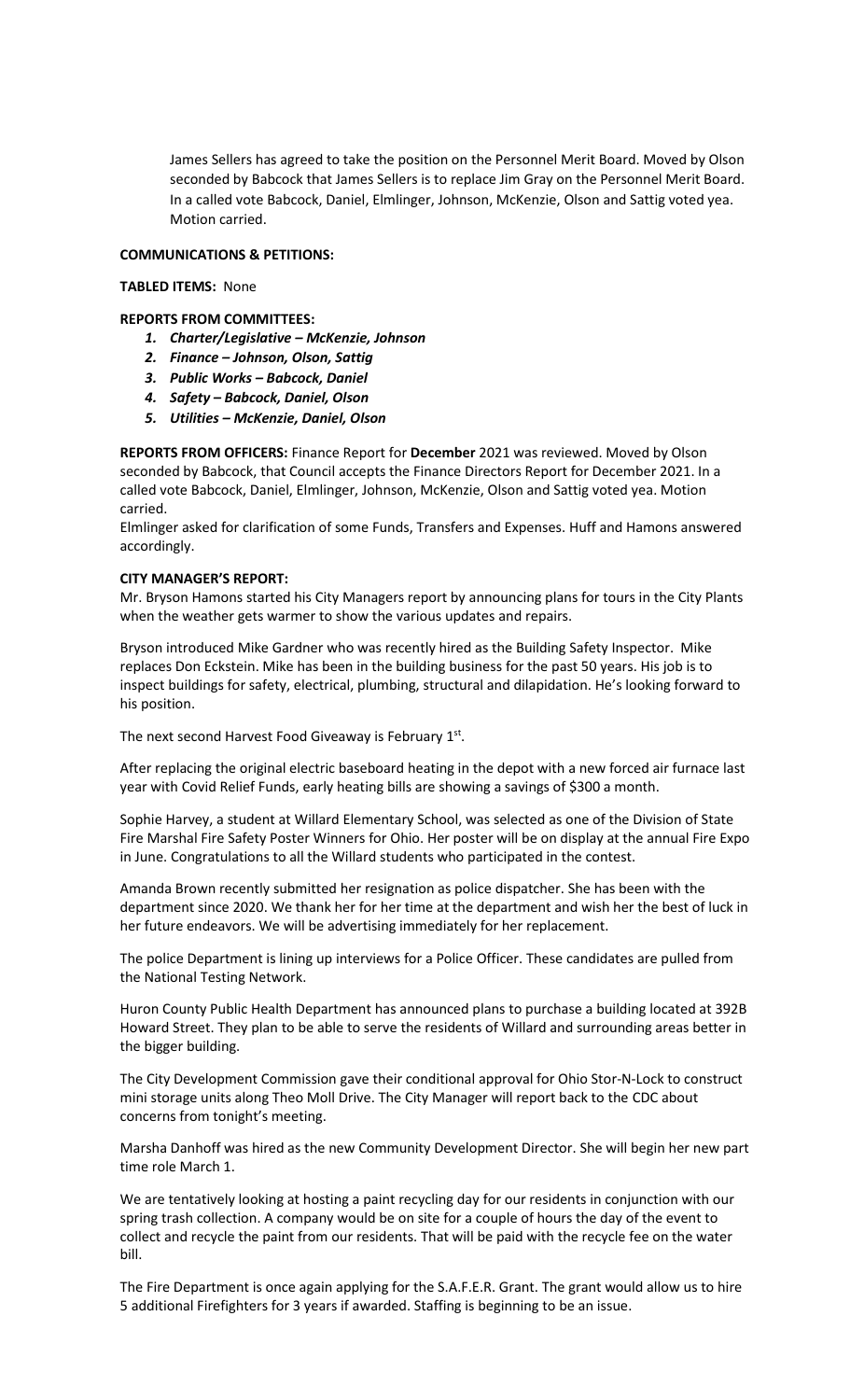The Wastewater Treatment Plan recently received word that the pretreatment plan that was submitted in 2019 has been approved by the Ohio Environmental Protection Agency. The plan adjusted the local limits on certain substances coming into the plant and will implement suggested enforcement measures to violators.

The Fire Department recently received a \$3000 grant from Firelands Electric Operation Round -Up for a new Thermal Imaging Camera. The old one broke. The cameras total cost was \$5700. It is used to help with search and rescue efforts in a fire.

The courts are doing virtual court in City Council on a television, instead of physically coming here. It is going well except for a minor printer issue that will be resolved.

Council requested to accept the following donations:

\$1,305.06 from the Willard Community towards the Park and Recreation Fund for the Christmas Festival of Lights.

\$571.21 from the Willard Community towards the Park and recreation Fund for the Christmas Festival of Lights. Moved by Olson seconded by Babcock that this donation be accepted by Council. In a called vote Babcock, Daniel, Elmlinger, Johnson, McKenzie, Olson and Sattig voted yea. Motion carried.

Johnson commented that the Pollination field at the reservoir looked great the first year now it's all weeds again. Hamons replied that the Ohio Department of Natural Resources did that and yes, the first year looked good. He thinks that annuals were used. It will be looked into. Johnson asked about the emergency ordinance that was passed tonight, amending the emergency ordinance from last meeting, concerning someone's pay and do we need to retro pay? Huff explained that it does not. The ordinance goes into effect January 9<sup>th</sup>, for a pay date of January 27<sup>th</sup>.

Sattig asked if this was a year for an extra pay cycle on the calendar? Huff replied that no it is not. Johnson questioned why there was 2 emergency Ordinances? Huff replied that the amendment is not dollar related, its title related. The titles were duplicated, and it was referring to rescue squad pay but called them part time firefighters instead of part time EMT's. We fixed language, we saw it and wanted to clean it up and make it right. There was no change in any dollar figures.

# **ORDINANCES AND RESOLUTIONS:**

# **ORDINANCE NO. 5907-22**

AN ORDINANCE FIXING THE WAGES OF RECREATION DEPARTMENT EMPLOYEES was presented by the Council President for its final reading by title only. This was done by the Council Clerk.

Moved by Olson seconded by Babcock that the Ordinance be adopted. In a called vote Babcock, Daniel, Elmlinger, Johnson, McKenzie, Olson and Sattig voted yea. Motion carried.

# **ORDINANCE NO.5908-22**

AN ORDINANCE AMENDING ORDINANCE 5903-21 FIXING THE WAGES OF CERTAIN CITY OFFICIALS, FIRE DEPARTMENT PERSONNEL, AND OTHER CITY EMPLOYEES, AND DECLARING AN EMERGENCY, was presented by the Council President for its first reading by title only. This was done by the Council Clerk.

Moved by Olson seconded by Babcock that the Ordinance be declared an emergency measure and the rule requiring it to lay over for 7 days be waved. In a called vote, Babcock, Daniel, Elmlinger, McKenzie, Olson and Sattig voted yea. Johnson voted No. Motion carried

Moved by Olson seconded by McKenzie that the Ordinance be adopted. In a called vote Babcock, Daniel, Elmlinger, Johnson, McKenzie, Olson and Sattig voted yea. Motion adopted.

# **COUNCIL/MAYOR COMMENTS:**

Mayor Joseph Daniels is glad to see positions getting filled with the hiring of Marcia Danhoff and Mike Gardner. Appreciate Mike coming on board he brings lots of experience to our community. I think Marcia will do well for us and I do think we need a grocery store.

Johnson Wanted to congratulate Deb on her first solo day. I'm sure you were uptight coming into it, but you did just fine.

Mrs. Olson also welcomed Mike and also Marcia Danhoff. I think they will be great assets to the City; they will do great work for us.

Jacob McKenzie welcomed Mike and Marcia. Also wanted to say thank you to Bryson for all the hard work that he is doing. He was able to look into a sign issue with me, (separate from the flag issue) putting some signs in on spring street, letting everyone know that there is a big, giant curb there and